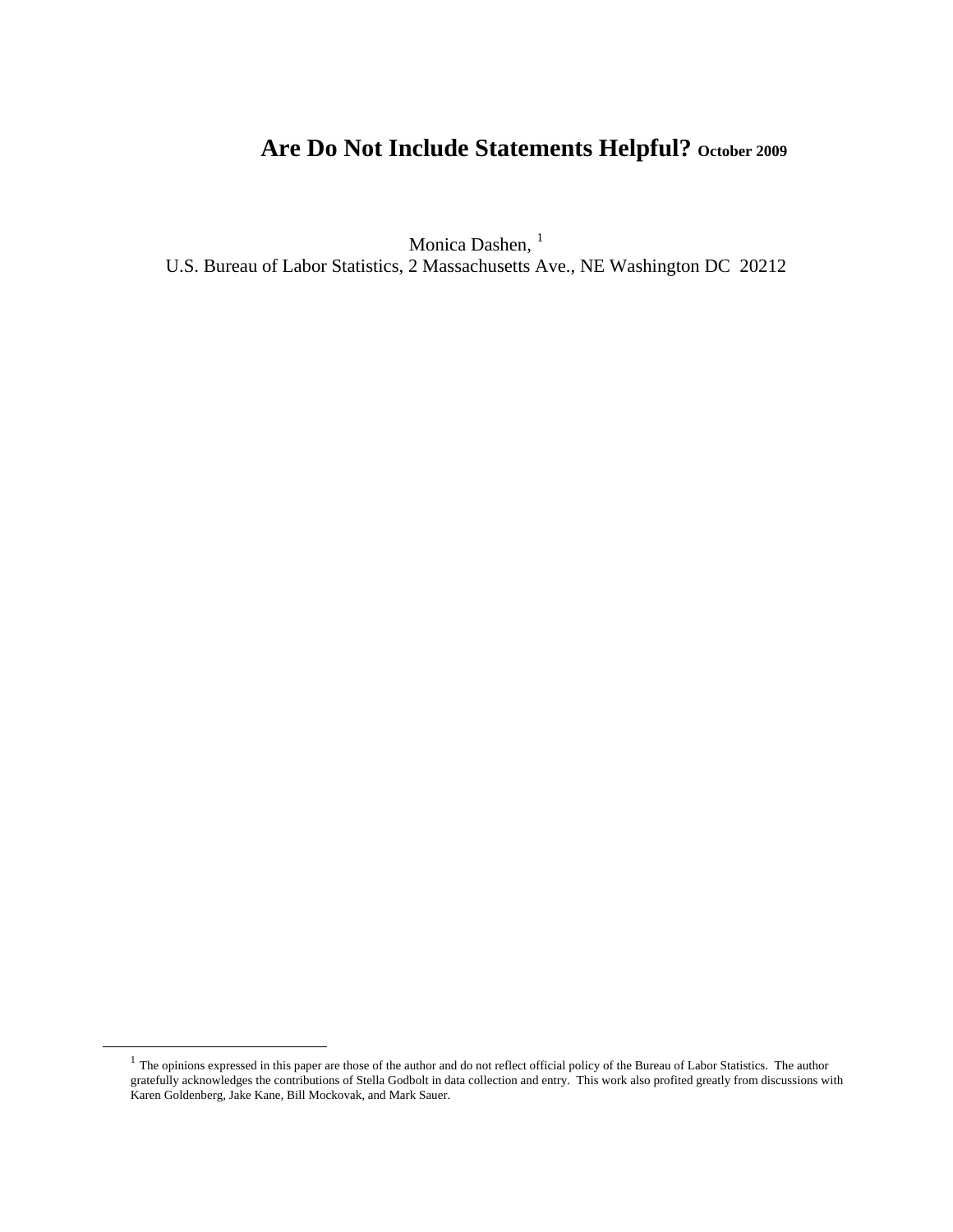#### **Abstract**

The present work investigated how helpful "do not include" statements (DNI), instructions to exclude certain items from categories, are to respondents' decision making. Study participants were asked to consult an industry description and determine whether the descriptions accurately reflected a business described in an accompanying scenario. Some industry descriptions contained "do not include" statements while others did not. Accuracy measures were tabulated. The observed findings indicate that when DNI statements were present, respondents made more correct rejections. By contrast, respondents made more correct acceptances *without* DNI statements.

**Key Words:** Questionnaire Design or Survey Methods

#### **1. Introduction**

The goal of this work is to determine how helpful "do not include" statements (DNI), instructions to exclude certain items from categories, are to respondents' decision making. DNI statements, which are also referred to as "exclude" statements, can occur anywhere in a survey and are intended to guide respondents so that their answers are as intended by survey designers. DNI statements are prevalent in both household surveys (e.g., the decennial Census) and establishment surveys (e.g., Annual Refiling Survey).

Survey designers intend DNI statements to help respondents better understand category definitions, thereby eliminating or at least reducing misclassification errors. When they work as intended, DNI statements help define categories by indicating what the category is *not*. However, there is the possibility that DNI statements may confuse respondents, leading them to be more likely to reject items that do belong to a category. Of particular interest are DNI statements that rely on percentages. For example, a survey that seeks to determine business categories might instruct a proprietor to exclude her business from the "hair salon" industry category if manicures and other nail services account for more than 50% of the business. The goal here is to find out whether DNI statements help or hurt—or both—performance on verification tasks.

At this point, it is important to understand that there are two types of DNI statements:

- (1) All or None: A DNI statement that excludes the item from the category based on *any* presence of some quality, service, or factor. For example, suppose the question is whether a particular business should be classified in the industry category "beauty salon." An all-or-none DNI statement might instruct a respondent *not* to include the business in the category if *any* part of the business consists of giving manicures.
- (2) Partial: A DNI statement that excludes the item from the industry category based on *a certain percentage or amount* of some quality, service, or factor. For example, a partial DNI statement might instruct the respondent to include the business above in the "beauty salon" category if less than 49% of the business consists of manicures. In contrast, a partial DNI statement might instruct the respondent to exclude the business above in the "beauty salon" category if more than 50% of the business consists of manicures.

This work seeks to determine the degree to which the Partial DNI statements help—or hinder—respondents' accuracy rates in yes/no decisions. The present work will not focus on All or None DNI statements. In the remainder of this paper, I will only refer to partial DNI statements.

A verification task is a vehicle for the examination of the role of Partial DNI statements in decision making. In such a task, respondents are asked to determine whether something, (e.g., a business) is still a member of a category. There are four response categories: (1) correct acceptances (yes when it really was yes), (2) correct rejections (no when it really was no), (3) incorrect acceptances (yes when it really was no) and (4) incorrect rejections (no when it really was yes).

These four possible response categories can be divided into "similar" and "different." The former means that DNI statements either help people make correct acceptances and correct rejections or tend to lead respondents to make incorrect acceptances and incorrect rejections. "Different" means that DNI statements help with one category (correct acceptances or correct rejections) and promote incorrect responses in the other category.

The present work uses the Annual Refiling Survey (ARS), an establishment survey, to examine the effects of Partial DNI statements in a verification task involving decision accuracy. In this survey, industry descriptions include DNI statements. Respondents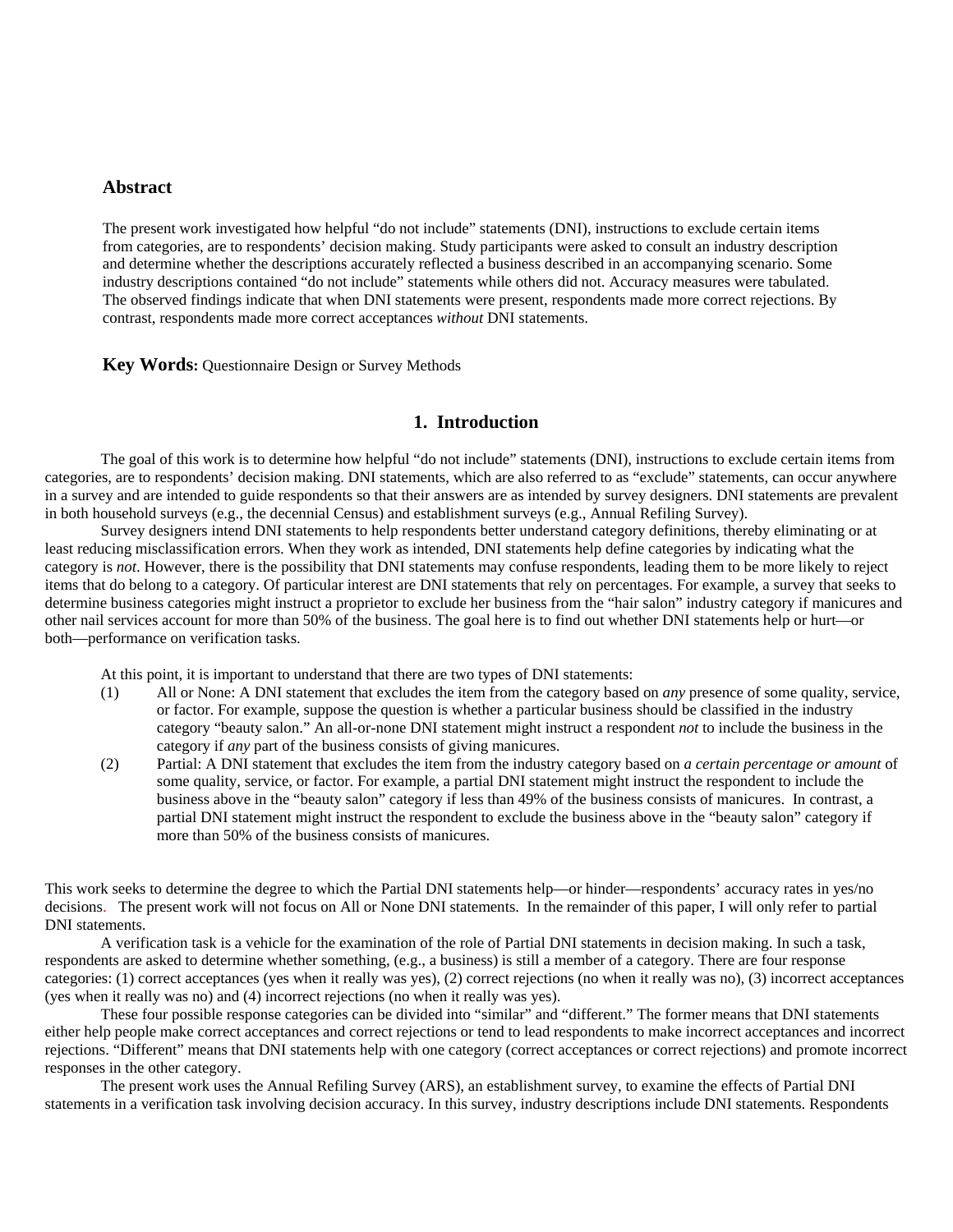see written descriptions of the industries that correspond to the North American Industry Classification System (NAICS) code currently assigned to their businesses. These descriptions consist of general statements characterizing economic activity followed by lists of included examples and excluded items. The include statements provide examples; the exclude statements list items. Respondents are asked to indicate whether their business correspond to the relevant statements. The data collected from the ARS are used to update the industry classifications based on the NAICS code. The ARS is designed to catch any changes in business activities. For example, a beauty shop may report an increase of 60 % more nail services than the previous reporting period (4-years ago) where only 10% of the business activities were devoted to nail services. This increased percent in nail services requires a reclassification of the business from a beauty salon to a nail salon industry.

This research approach differs from other establishment studies where researchers generally visit the respondents at their place of business and make inquiries about their business activities (e.g., Phipps et al., 1993; Eldridge et al., 2000). The more familiar methodology would not meet the needs of our study because respondents are expected to provide an answer for more than one industry. It would be unreasonable to expect individual ARS respondents to answer any questions about a business or industry other than their own.

In addition, the present work looks at the NAICS code assigned. One of the most common statistical tasks of businesses and government research agencies is classification: the organization of units into hierarchies of categories. For instance, the U.S. Bureau of Labor Statistics classifies business activities by NAICS code for the purposes of calculating standardized business statistics. Industrial data are widely used by researchers in government, business, and academia who need a comprehensive, up-to-date, and flexible system. U.S. federal statistical agencies utilize the NAICS in surveys of businesses to assess which areas of the economy are growing and which are stagnating.

Many researchers have looked at classification systems in establishment surveys and decision making. For example, Conrad and Couper (2001) and Malhotra and Krosnick ( 2007) looked at how respondents classified occupations in the Standard Occupational Classification scheme. These researchers found that length and ambiguity of the definition affected time taken to complete the question. The presence of the DNI statements was not directly manipulated in these studies. The present work seeks to extend these studies by measuring the effect of DNI statements.

## **2. Overview**

The present work seeks to determine whether "do not include" statements help respondents make correct classification decisions. Participants from the general public were asked to consult the industry description on the ARS forms and determine whether the descriptions accurately reflected a business described in an accompanying scenario. Some industry descriptions contained "do not include" statements while others did not, a difference that allowed me to see whether the presence of such statements helped respondents make more correct decisions. In this study, I did not manipulate the Include statements, as these statements represent an integral part of the definition.

#### **3. Methodology**

#### **3.1 Participants***.*

Thirty-one participants (13 males and 18 females) responded to an advertisement in a local area newspaper (Washington DC, USA) and received \$40.00 each in compensation for their participation. The participants' mean age was 41.3, and their average educational level was 15 years of schooling (or three years of college).

#### **3.2 Experimental Design.**

This is a two-by-two experimental design wherein Industry Description and Scenario are categories for which the presence of DNI statements was manipulated. The first factor, Industry Description, refers to those descriptions currently printed on the ARS form and has two values: original (the current industry descriptions as they appear on the ARS form) and test (the same after DNI statements have been removed). Respondents saw both original and test conditions but for different industries. That is, they either always saw the original or always saw the test condition for a specific industry. Since nothing else in the industry description changed, this structure allows me to evaluate the effect of the "Does not include" statement.

 The second factor, Scenario, refers to descriptions of businesses and has two values: straightforward and complex. The "straightforward" scenario value reflects information from the "include" side of the NAICS industry definition (description or examples). The other scenario value is "complex," in that it incorporates information from both the include and "Does not include" side of the NAICS industry definition. We used the complex scenario because in the real world many businesses encompass a variety of products, services, or activities, some of which could overlap with other NAICS classifications.<sup>[2](#page-2-0)</sup>

<span id="page-2-0"></span><sup>&</sup>lt;sup>2</sup> For example, using the *Shoe* stores, a straightforward scenario that is correctly coded in this industry might describe a store that sells athletic shoes, boots, sandals, slippers. A straightforward scenario that is not correctly coded for this industry could describe a business that sells only golf supplies or hosiery—that is, the business does something different from what is described, but is not specifically addressed by the exclusions. A complex scenario that is correctly coded might be a business that sells sandals (30% of total products sold), athletic shoes (45%), and boots (25%), while a complex scenario that does not fit the description could be a shoe store or a store that sells golf shoes (60%) and other golf supplies (40%). What makes these situations complex is that they refer to one of the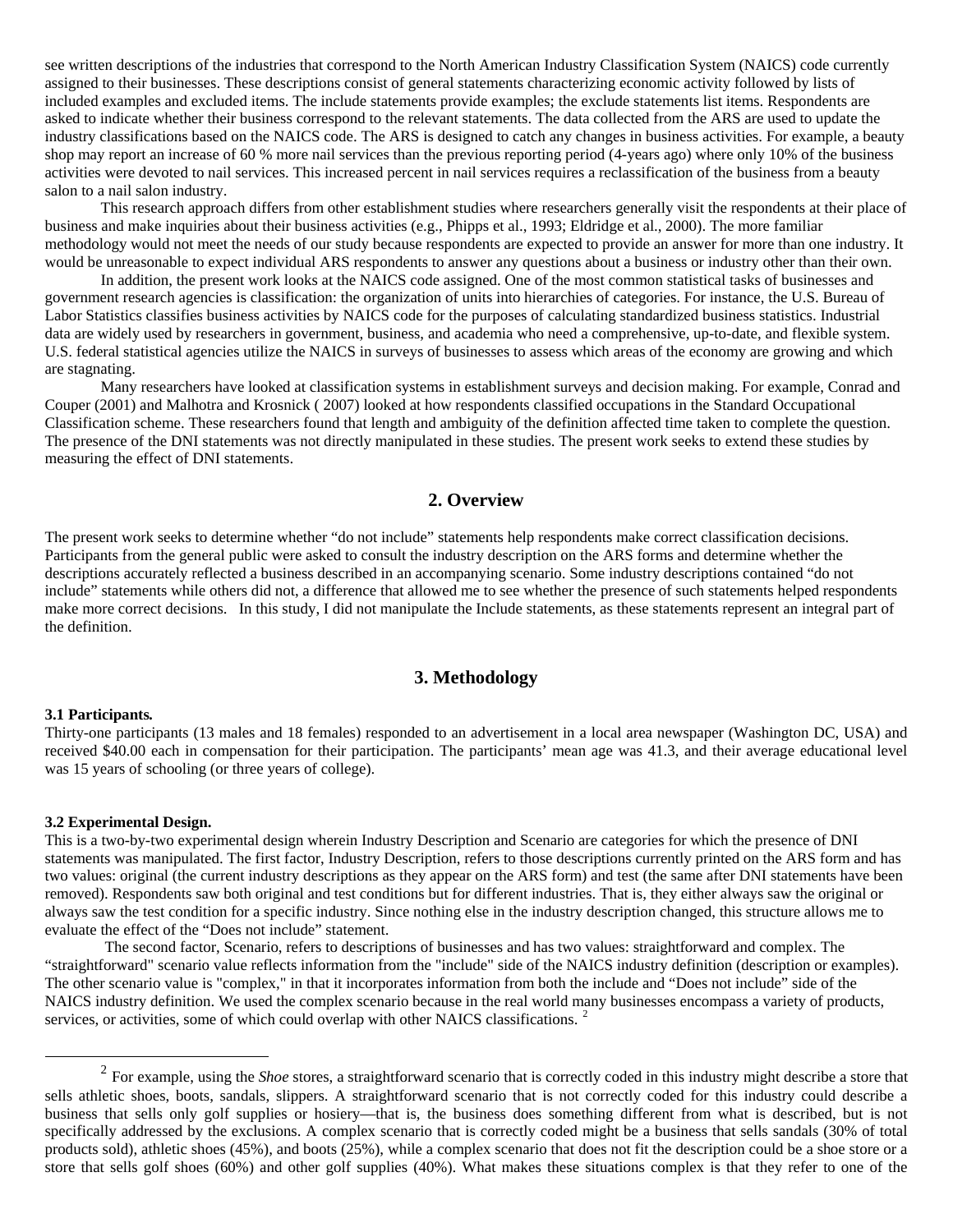Each industry description has a corresponding straightforward and complex scenario, as seen in Appendix A. Not all scenarios fit the Industry Description. For this reason, study participants should reject some of the industry descriptions based on the scenario. The Y or N at the end of each scenario, in Appendix A, indicates whether the description should be accepted (Y) or rejected (N), given the scenario.

#### **3.3 Materials.**

#### 3.3.1 *Industries*.

 24 industries were chosen. The selection of industries to test was a key component of the research. (See Appendix A, for a sample form.) My goal in industry selection was to ensure that the descriptions were relatively homogeneous thereby increasing the likelihood that the results would be attributed to the experimental condition and not to an uncontrolled attribute of the industry description. The industries chosen were based on the following criteria:

- 20,000 or more establishments in an industry (fairly large sized industries), as denoted by the *Employment and Wages: Annual Averages* (BLS, 2003). Two exceptions to this criterion were the Facilities Support Services and Continuing Care Retirement Communities industries.
- 60-100 total number of words in the description (as counted by Microsoft Word) were selected.
- 2 to 16 include statements in the industry description. (We chose not to use the number of "excludes" as a criterion, because the number varied widely and nonlinearly relative to the "includes.")

Scenarios*.* Forty-eight scenarios, two per industry, accompany industry descriptions. (See Appendix B, for a sample scenario.) The scenarios help create a "reality" for respondents. Without scenarios, respondents familiar with only one or a few industries might be unable to answer questions about those industries with which they are not familiar. Moreover, scenarios are particularly useful because researchers know the correct answers for each scenario. We control the situations described, the extent to which they do or do not match the industry definitions, and the amount of ambiguity in the situations. Because respondents are members of the general public, though, it is important to ensure that the scenarios deal with familiar businesses and everyday situations. The present work's use of scenarios fits the recent trend of using scenarios in establishment surveys (Goldenberg et al., 2002; Goldenberg, 1998; Morrison et al., 2004; Stettler et al, 2000). Until recently, scenarios have been used primarily in household surveys.

#### **3.4 Procedure.**

There are two phases in this study, as follows:

Phase 1. Reviewing Instructions. Each participant received instructions and an informed consent form. The instructions pertained to the Mock ARS forms corresponding to each scenario. (See Appendix A, for more details about the actual Mock ARS survey, including a Shoe industry description.) All respondents read instructions about the forms and scenarios. (See Appendix B, for a corresponding Shoe scenario.) To ensure that the respondents understood the task at hand, the experimenter summarized the instructions after the respondents had read them and encouraged the respondents to ask any questions about the study before getting started.

Phase 2. Completing Mock ARS Forms and Scenario Packets. Participants received 48 packets containing Mock ARS forms and corresponding scenarios and were expected to complete each packet on their own one at a time (self-administered). Participants were discouraged from returning to their previously answered forms. The Mock ARS forms show a fictitious business at a specific physical location in the fictitious state of Utana. The industry questions contain the industry description corresponding to the scenario, in either the original or the test condition. While participants received the entire form, the questions following the industry description were greyed out so as not to distract the respondent. Appendix B shows sample mock ARS forms for the original and test conditions. The packet also contains the worksheets with a scenario, as well as a self-administered difficulty rating. The scenarios pertained to corresponding industry description. The forms also contained a self-administered difficulty rating task. We asked participants to rate each industry verification task from 1 to 5, where "1" is very easy and "5" is very hard, before going on to the next scenario. A randomization procedure was used to allocate industries and scenarios so that participants saw either the original or the test version of each description. This procedure ensured that participants did not see both scenarios for an industry together, scattered correct and incorrect descriptions, and helped to provide a good mix of complex and straightforward scenarios.

## **4. Results**

exclusions for the NAICS industry. In the case of the store with 60% of its sales in golf shoe sales, the main product or activity is an excluded item.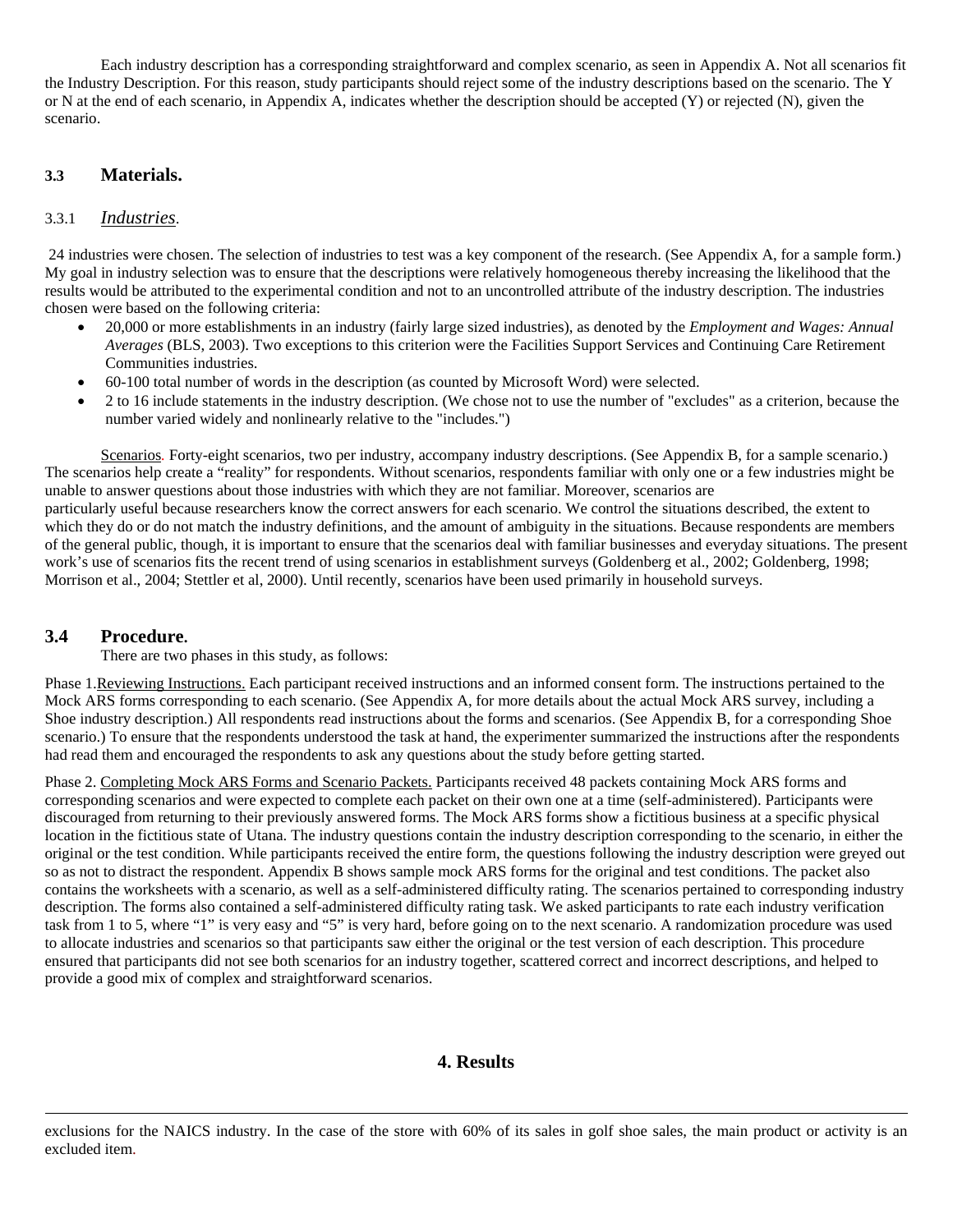Preliminary analysis was performed to assess any difficulties that the respondents may have. One analysis involved the mean proportion correct ranged from the lowest of .15 (Furniture Store) to the highest.87 (Shoes). Further analyses indicate that the low performance of 15% on the *Furniture Store* was atypical, probably the result of respondents' failure to understand the industry description. For this reason, the *Furniture Store* was eliminated from future analyses. Another analysis involved, 21 out of 24 industries had a mean proportion correct above 50%. These two findings indicate that this task was neither too difficult nor too easy. The most likely explanation for the low performing categories is the unclear definitions.

Recall that not all of the scenarios were created to match the ARS forms descriptions. I separated the scenarios according to whether the correct response for the ARS form was "Yes" or "No." Table 1 summarizes the mean proportion correct by verification task, scenario, and industry description.

#### Table 1. Mean Proportion Correct by Verification Task, Scenario and Industry Description.

|                           |          |                 | Scenario        |         |      |                     |
|---------------------------|----------|-----------------|-----------------|---------|------|---------------------|
|                           |          | Straightforward |                 | Complex |      |                     |
|                           | Original | Test            | Original        | Test    |      |                     |
|                           |          |                 |                 |         |      | Mean<br>Verif. Task |
| <b>Verification Task</b>  |          |                 |                 |         |      | total               |
| <b>Correct Acceptance</b> | 0.70     | 0.65            | 0.61            |         | 0.77 | .68                 |
| <b>Correct Rejection</b>  | 0.73     | 0.69            | 0.71            |         | 0.57 | .68                 |
| Mean Straightforward      | .69      |                 | Mean<br>Complex |         | .67  |                     |

There are two points about the role of DNI statements in Table 1 above. These two points were based on a three-way repeated measures ANOVA where scenario, industry description and verification task were the factors. This repeated measure ANOVA yielded a significant interaction of  $F(1,30)=8.05$ , p<.01. All t-test comparisons (including a Bonferroni correction) are reported below:

- 1. Correct Acceptances. I found that when a respondent verified the existing information (i.e., the correct acceptance) in industry description, there was a tendency for the test version of the industry description to yield a greater number of correct acceptances for the complex scenario (.77) than the original industry description (.61); t (30)=2.53 p<.05. That is, for the complex scenario, the absence of the DNI statement seemed to produce better data, a result consistent with my expectations. Recall that the complex scenario consists of both include and exclude statements while the straightforward scenario consists of include only. The fact that the difference was observed only in the complex scenario, where DNI statements are referred to, suggests that the exclude statements confused respondents when making a correct verification.
- 2. Correct Rejections. I found that when a respondent correctly rejected an industry description, there was a tendency for the original version of the industry description (.71) to yield a greater number of a correct rejections than the test version (.57),  $t(30)=3.22$ , p<.05 (This finding however was not the case for the straightforward scenario.) That is, for the complex scenario, the presence of the Does Not Include seemed to produce a large number of correct rejections than the complex scenarios with out DNI statements. No other meaningful and significant comparisons were found for the correct rejections portion of the table.

One possible hypothesis for these two findings is that respondents simply do not read carefully enough or fail to read DNI statements. I can reject this hypothesis, however, because, were it true, there should be no difference between the original and test scenarios. By omitting the DNI statements, the test provides a control and further indicates that, because of the significant differences in the mean accuracies, DNI statements did have an effect. This effect is inconsistent with the possibility that respondents did not read the statements.

Future research on this topic should focus on reaction times to measure how long people are spending on DNI statements and determine the ambiguity of the statements. Previous work by Conrad and Couper (2001) and Malhotra and Krosnik (2007) has shown that the more ambiguous a DNI statement, the longer the reaction time.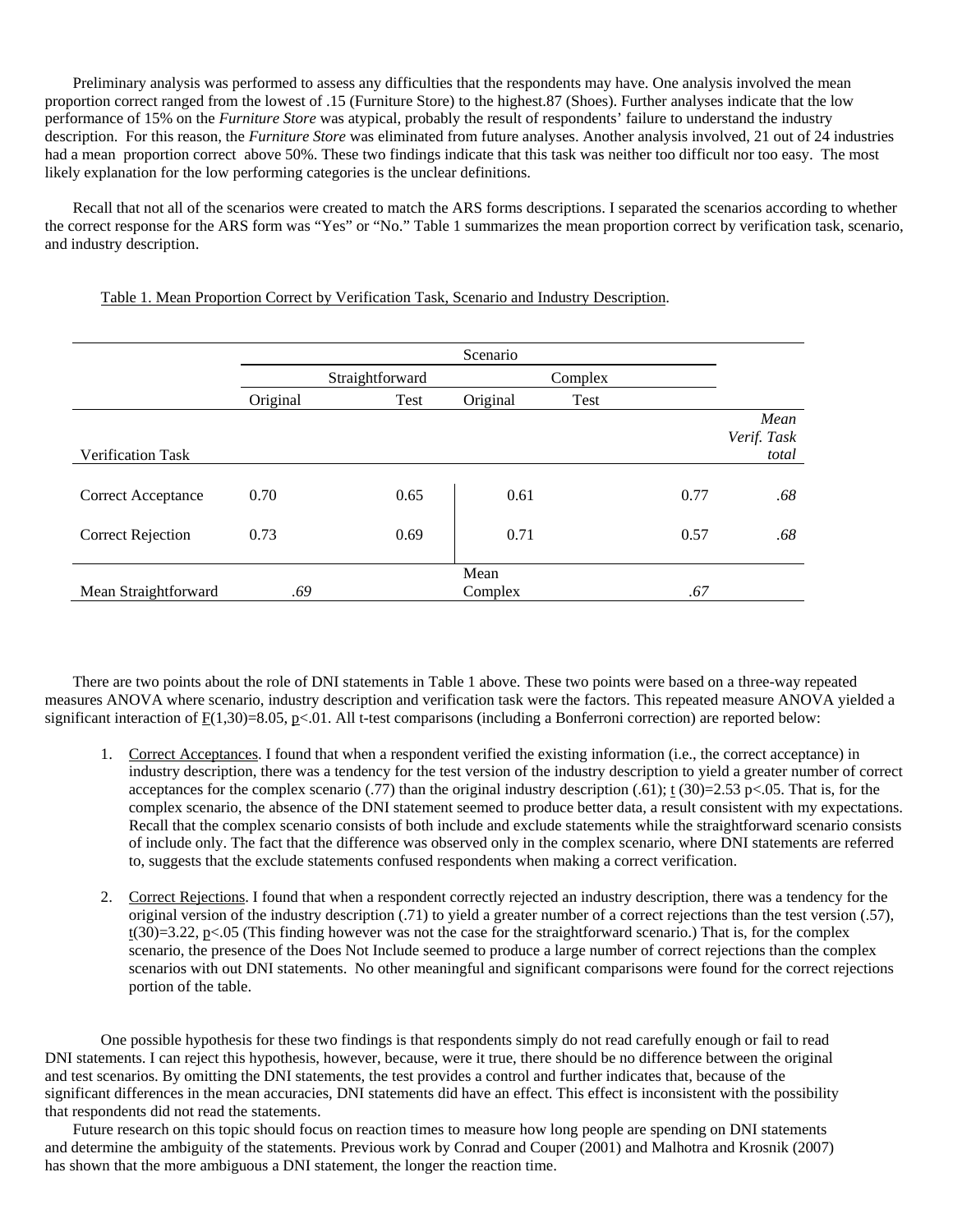These findings have practical implications for survey designers. Because of the mixed results, care should be exercised when DNI statements are used. DNI statements are likely to be helpful when there is a strong possibility of an incorrect industry code. For example, DNI statements are likely to help for similar industries whose activities fluctuate considerably as, for example, might be the case for a hair and nail salon in which the relative proportions of the activities change. In contrast, DNI statements are generally not helpful when a business has been given a correct NAICS code and performs both Include and Do Not Include activities. For example, if a beauty salon performs nail services, it should be classified as a beauty salon provided the nail services do not constitute the majority of the business's activity. However, a respondent whose beauty salon has been correctly classified may erroneously change the classification in reliance on a DNI statement about nail services--even though nail services make up less than half of the business. To remedy this situation, I recommend underscoring the importance of the percentage rule (e.g., 51%) where an establishment that performs a DNI activity less than a certain percentage (e.g, 51%) of the time can still be a member of the industry.

The findings from the present work may apply to other countries that have a similar sort of survey involving industry classification updates. In the United Kingdom, the Office of National Statistics uses the Business Register Employment Survey (BRES), in which respondents write in their establishments' activities and these activities are coded later to update the European NACE system and Standard Industrial Classification system. In addition, Canada uses the Quality Assurance Survey (QAS) to verify the corresponding NAICS code. Of course, the QAS is not the only Canadian survey involved in updating industrial activity tabulations.

## **5. Acknowledgements**

The opinions expressed in this paper are those of the author and do not reflect official policy of the Bureau of Labor Statistics. The author gratefully acknowledges the contributions of Stella Godbolt in recruiting respondents, data entry and other research assistance. This work also profited greatly from discussions with Karen Goldenberg, Bill Mockovak, and Mark Sauer.

### **6. References**

Conrad, F.G., and Couper, M.P., (2001) Classifying Open-Ended Reports: Coding Occupation in the Current Population Survey. Paper

presented at the *Federal Committee on Statistical Methodology (FCSM) Research Conference*, Arlington, VA, November.

Eldridge, Jack, Jean Martin, and Amanda White. 2000. "The Use of Cognitive Methods to Improve Establishment Surveys in Britain." *ICES II: The Second International Conference on Establishment Surveys. Invited papers.* Alexandria, VA: American Statistical Association, pp. 307-316.

Goldenberg, Karen. 1998. "Results of NCA Form Test." Unpublished report, U.S. Bureau of Labor Statistics.

- Goldenberg, Karen L., Diane K. Willimack, Sylvia K. Fisher, and Amy E. Anderson. 2002. "Measuring Key Economic Indicators in U.S. Government Establishment Surveys." Paper presented at the International Conference on Improving Surveys, Copenhagen, Denmark.
- Malhotra, N. and Krosnick, J. Procedures for Updating Classification Systems: A Study of Biotechnology and the Standard Occupational Classification System. *Journal of Official Statistics*, 23 (3): 409-432.
- Morrison, Rebecca L., Kristin Stettler, and Amy E. Anderson. "Using Vignettes in Cognitive Research on Establishment Surveys." *Journal of Official Statistics* 20 (2): 319-340.
- Murphy, John B. 1998. "Introducing the North American Industry Classification System." *Monthly Labor Review* 121 (7): pp. 43-47.
- Phipps, Polly A., Shail Butani, and Young I. Chun. 1993. "Designing Establishment Survey Questionnaires." *BLS Statistical Note Number 35.* Washington, D.C.: U.S. Bureau of Labor Statistics.
- Stettler, Kristen, Rebecca L. Morrison, and Amy E. Anderson. 2000. "Results of Cognitive Interviews Studying Alternative Formats for Economic Census Forms." Paper presented at the Second International Conference on Establishment Surveys, Buffalo, NY.
- Walker, James A. and John B. Murphy. 2001. "Implementing the North American Industry Classification System at BLS." *Monthly Labor Review* 124 (12):15-21.
- U.S. Office of Management and Budget (OMB). 1997. North American Industry Classification System. United States, 1997. Washington, DC: Executive Office of the President.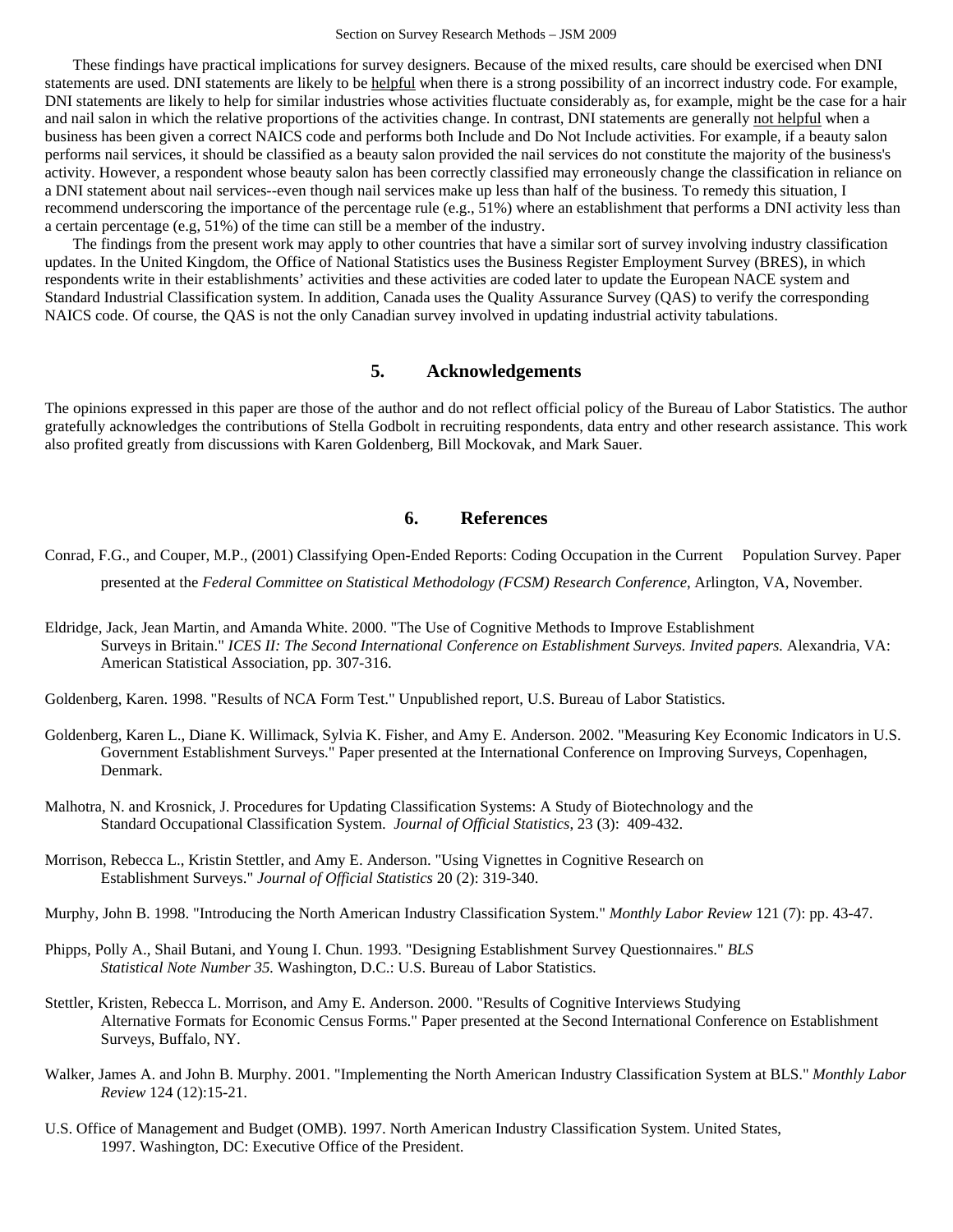- U.S. Office of Management and Budget (OMB). 2002. North American Industry Classification System. United States, 2002. Washington, DC: Executive office of the President.
- U.S. Bureau of Labor Statistics. 2003. *Employment and Wages. Annual Averages, 2002.* Washington, DC.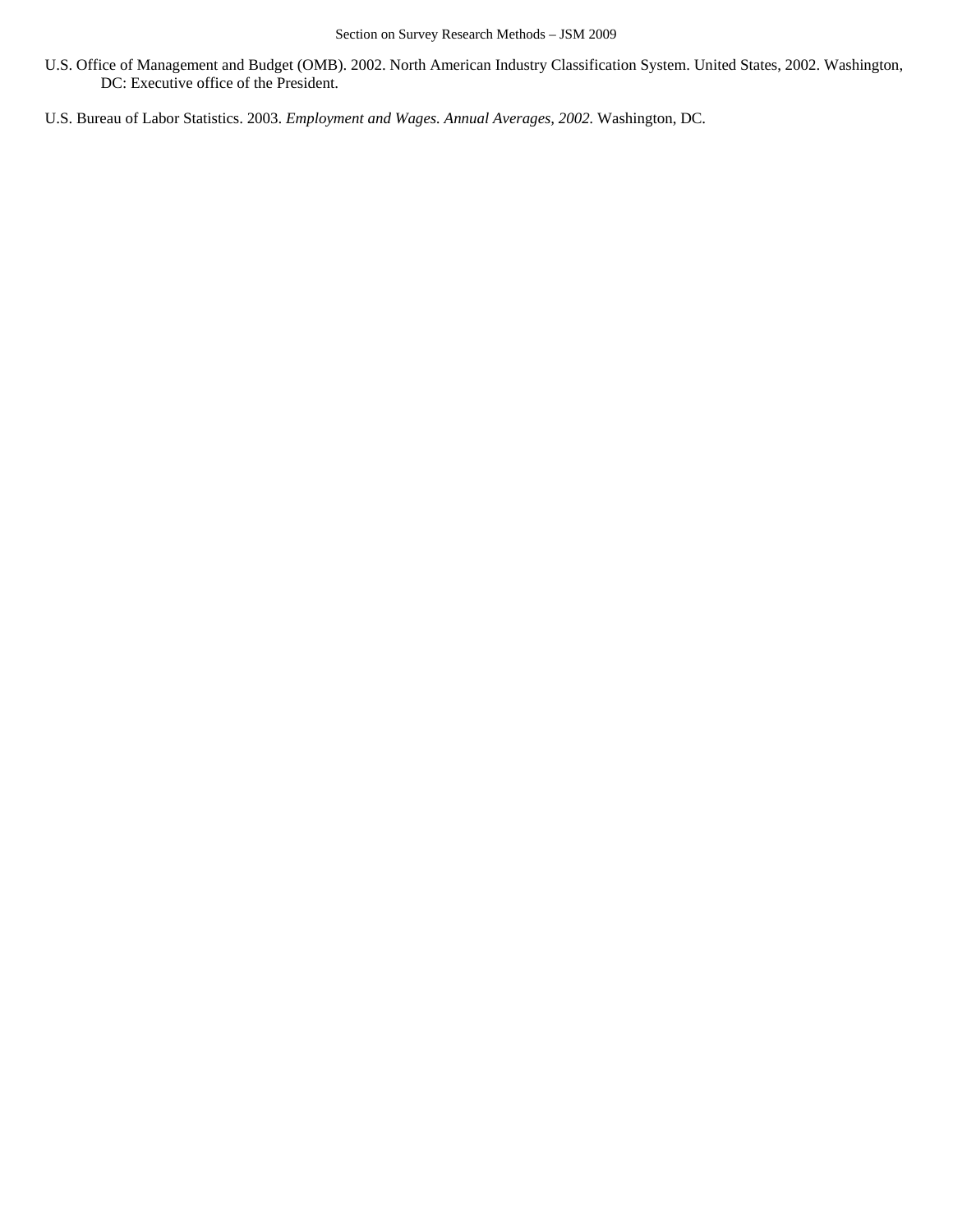## **Appendix A**

Sample Mock ARS Form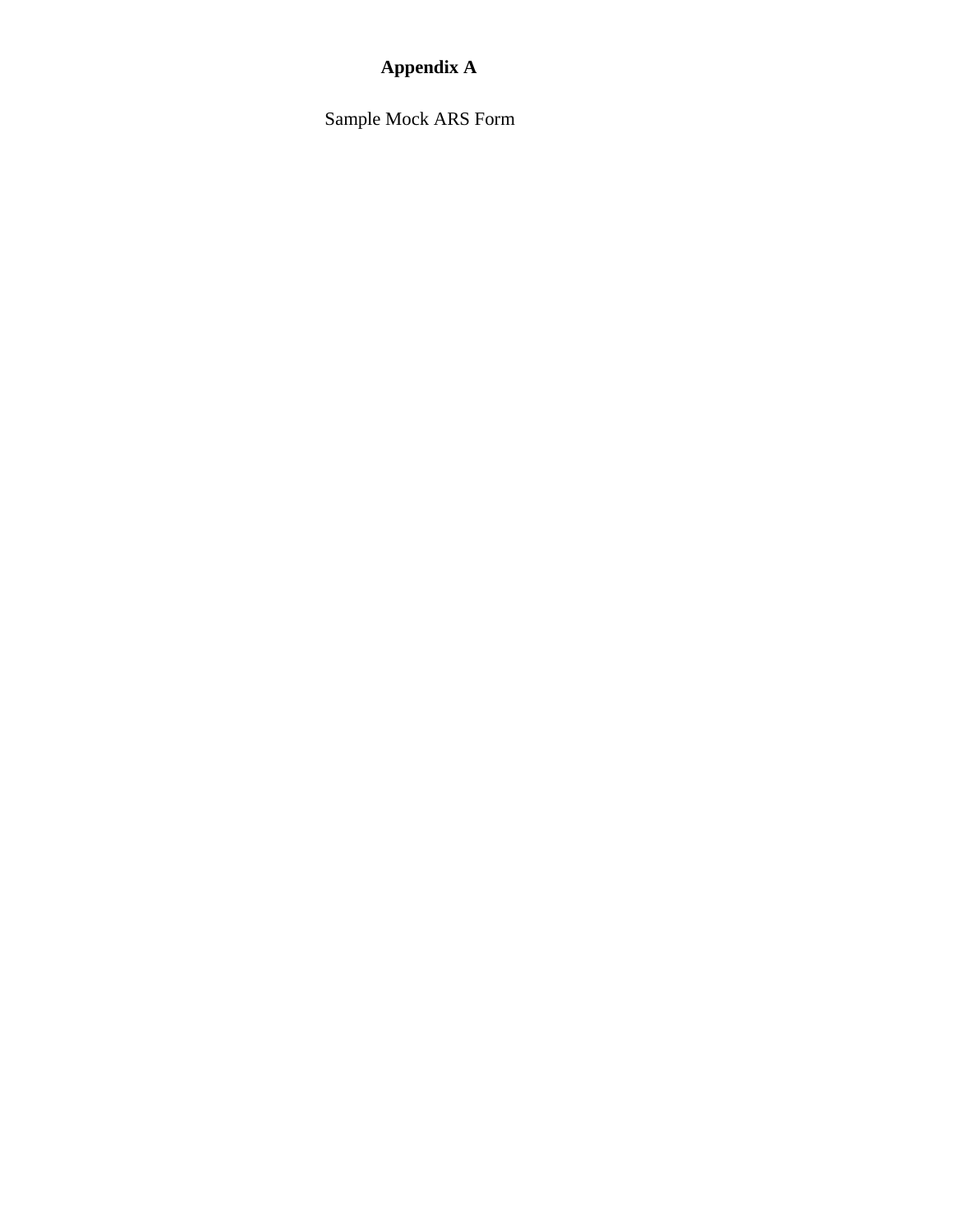| 1                                                                                                                                                                                       | This report is mandatory under Section 320.5 of the Utana Unemployment Insurance Code and Section 320-1<br>Title 22 of the Utana Code of SReiguilant Sunsey Research MethodsizeSND3009aw,<br>29 U.S.C. 2. Your cooperation is needed to make the results of this survey complete, accurate, and<br>timely.                                                                    |  |  |  |  |  |  |  |  |
|-----------------------------------------------------------------------------------------------------------------------------------------------------------------------------------------|-------------------------------------------------------------------------------------------------------------------------------------------------------------------------------------------------------------------------------------------------------------------------------------------------------------------------------------------------------------------------------|--|--|--|--|--|--|--|--|
| $\overline{\mathbf{2}}$                                                                                                                                                                 | The questions on this form concern the work location(s) using Unemployment Insurance account number<br>1234567890 IN UTANA.                                                                                                                                                                                                                                                   |  |  |  |  |  |  |  |  |
|                                                                                                                                                                                         | HANNAH BANANA<br>3 FLORIDA WAY<br>KEYS, UA 3265-9876                                                                                                                                                                                                                                                                                                                          |  |  |  |  |  |  |  |  |
| 3                                                                                                                                                                                       | We need the name and direct mailing address for the business using this Unemployment Insurance account, regardless of who prepares the<br>form. This information does not affect mailings for tax purposes. Are the name and mailing address shown in Item 2 correct for the business<br>using this Unemployment Insurance account?                                           |  |  |  |  |  |  |  |  |
|                                                                                                                                                                                         | $YES. \Box$<br>NO.<br>Please print corrections or additions to the right of the printed address in Item 2.<br>COMPANY PERMANENTLY OUT OF BUSINESS OR MOVED OUT OF UTANA<br>SKIP to Item 9 on the back of                                                                                                                                                                      |  |  |  |  |  |  |  |  |
| $\overline{\mathbf{4}}$                                                                                                                                                                 | this form<br>In addition to your mailing address, please tell us where your business is physically located (street and number). The physical<br>location address is the place where you conduct your business and receive deliveries, so it cannot be a Post Office Box or a rural<br>route number.<br>Our records show that this business in Utana is physically located at: |  |  |  |  |  |  |  |  |
|                                                                                                                                                                                         | 3 FLORIDA WAY<br>KEYS, UA 3265-9876                                                                                                                                                                                                                                                                                                                                           |  |  |  |  |  |  |  |  |
|                                                                                                                                                                                         | Is this address correct for the location in Utana?                                                                                                                                                                                                                                                                                                                            |  |  |  |  |  |  |  |  |
| 5                                                                                                                                                                                       | Is the following information correct for the address in Item 4? UTANA COUNTY: WATERCRESS<br>YESContinue with Item 6<br>NOPlease print corrections in this space and then continue with Item 6                                                                                                                                                                                 |  |  |  |  |  |  |  |  |
| According to our records, the business operating under Unemployment Insurance account 1234567890 in Utana<br>mainly provides goods and services to the general public. Is this correct? |                                                                                                                                                                                                                                                                                                                                                                               |  |  |  |  |  |  |  |  |
|                                                                                                                                                                                         | ("The general public" includes individual consumers, other businesses, and organizations.)                                                                                                                                                                                                                                                                                    |  |  |  |  |  |  |  |  |
|                                                                                                                                                                                         | [ ] YES, we MAINLY provide goods and services to the general public<br>NO, we are part of a larger company and we MAINLY support other locations of OUR company                                                                                                                                                                                                               |  |  |  |  |  |  |  |  |
|                                                                                                                                                                                         | Does this business have a website?                                                                                                                                                                                                                                                                                                                                            |  |  |  |  |  |  |  |  |
|                                                                                                                                                                                         | YESPlease enter your website address here. __________________________________<br>Continue with Item<br>8                                                                                                                                                                                                                                                                      |  |  |  |  |  |  |  |  |
| 8                                                                                                                                                                                       | Does the business using Unemployment Insurance account 1234567890 IN UTANA<br>have only one physical location in this state? (Do not count client sites or offsite projects that will last less than a year.)                                                                                                                                                                 |  |  |  |  |  |  |  |  |
|                                                                                                                                                                                         | (One physical location)Continue with Item 9 on the back<br>YES.<br>NO (More than one physical location) Please attach a separate sheet. For each site, (1) list physical location address,<br>(2) show number of employees, and (3) answer Items 6 and 9 - 11. Continue with<br>ltem 9                                                                                        |  |  |  |  |  |  |  |  |
|                                                                                                                                                                                         | PLEASE CONTINUE WITH ITEM 9 ON THE BACK OF THIS PAGE.                                                                                                                                                                                                                                                                                                                         |  |  |  |  |  |  |  |  |
|                                                                                                                                                                                         |                                                                                                                                                                                                                                                                                                                                                                               |  |  |  |  |  |  |  |  |
|                                                                                                                                                                                         | OFFICE USE FY05                                                                                                                                                                                                                                                                                                                                                               |  |  |  |  |  |  |  |  |
|                                                                                                                                                                                         | 02/08/2005<br><b>EMPI</b><br>SIC AIIX NAICS<br>TWNA OWN MEEL<br>rτν                                                                                                                                                                                                                                                                                                           |  |  |  |  |  |  |  |  |

|  | <b>NAICS</b> |  | $\sim$ Ty |  | <b>TWN</b><br> |  | <b>AUX</b> | RC |  |
|--|--------------|--|-----------|--|----------------|--|------------|----|--|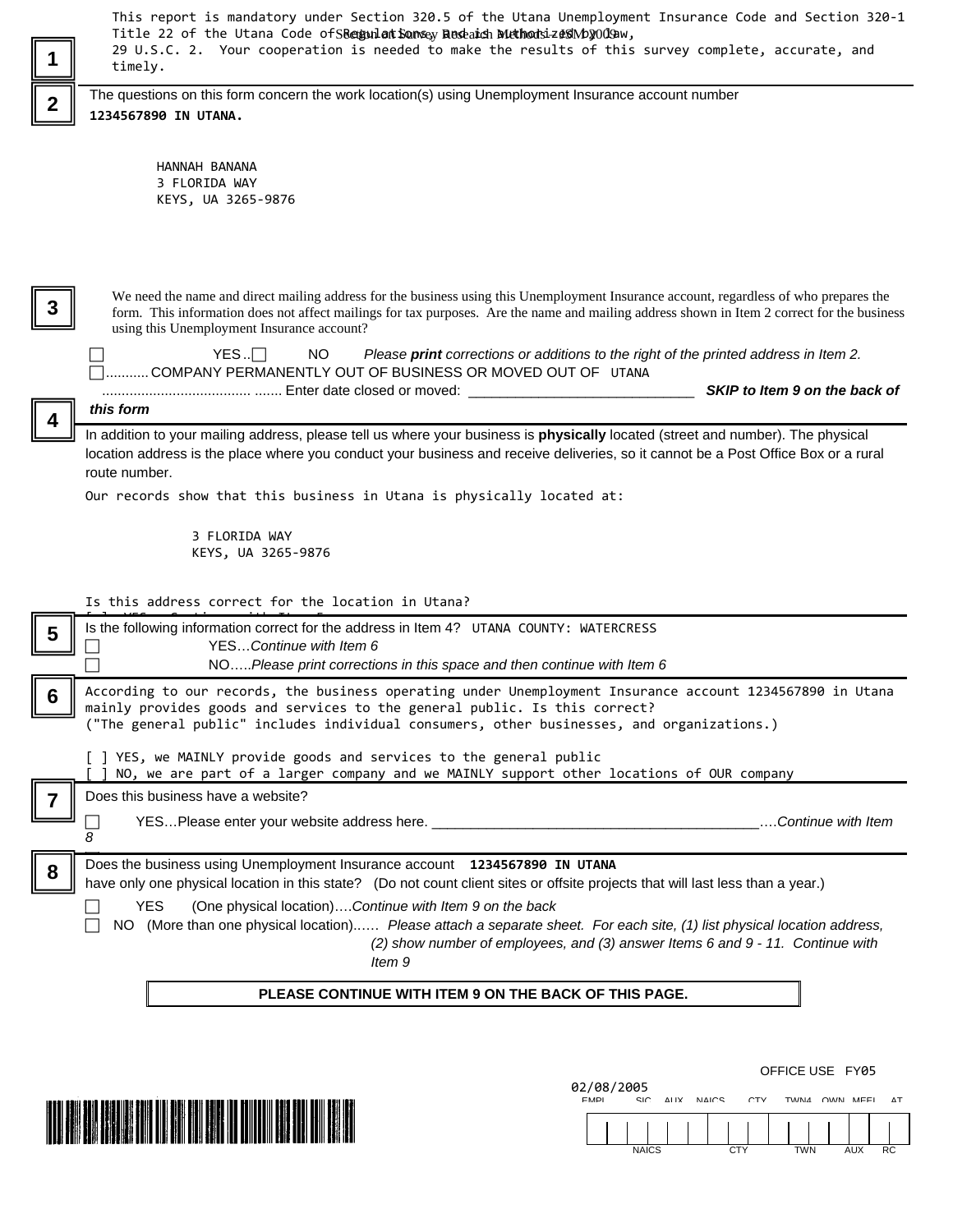Our records show that the *main* activity of the business using U.I. number **9**

**1234567890 in UTANA is:**

In-store retail sales of all types of new footwear, except hosiery and specialty sports shoes. Examples include, but are not limited to:

- \* Athletic shoes
- \* Boots
- \* Galoshes
- \* Sandals
- \* Tennis shoes
- \* Ballet slippers
- \* Children's shoes
- \* Men's dress shoes
- \* Slippers

**10** 

**11**

\* Women's casual shoes

#### DOES NOT INCLUDE retailing hosiery. DOES NOT INCLUDE retailing specialty sports shoes such as bowling shoes, golf shoes, or spiked shoes.

While you may not do everything listed above, does the information in Item 9 accurately describe the *main* business in Utana during the past 12 months? (If the business has been closed, sold, or moved out of this state, please answer in terms of its forme activity.)

F YES…*Please SKIP to Item 12*

F NO….*Continue with Item 11*

**We need detailed information** to assign the correct industry code to this business. In the space provided below, describe your main business activities, goods, products, or services in this state, as though you were telling a prospective employee what you do. Then give us the approximate percentage of sales or revenues resulting from each item. See examples below. Percentages should total 100%. If you are a third party agent for the business named in Item 2, such as a payroll service or accountant, please review Items 9-11 with your client.

**Goods or products***:* What are they, and what do you do with them? Do you design, manufacture, sell directly to consumers, distribute to wholesalers, install, repair, or do something else with them? What are these goods or products made of? EXAMPLE 1**:** *Major appliances: Sell to public 40%; Sell to retailers 30%; Repair 30%* EXAMPLE 2**:** *Install fiber optic cable* 

*100%* 

 $\mathbf{I}$ 

**Manufacturers:** What are your main products? What are your most important materials? What are the main production methods EXAMPLE*: Weaving cotton broadwoven fabrics 80%; Spinning cotton threads 20%*

**Services:** Describe in detail the services you provide. To whom do you provide those services? If you offer consulting, brokerage,

management, or similar services, what are your major activities?

EXAMPLE 1: *Hair cutting & styling 65%; Manicures 25%; Facials 10%* EXAMPLE 2**:** *Long distance trucking, less than trucklo 100%* 

EXAMPLE 3**:** *Marketing consulting: Planning strategy 60%, Sales forecasting 40%* EXAMPLE 4**:** *Cleaning private homes 100%* 

**Construction or Building Trades***:* Is the work mostly residential or nonresidential? Single- or multi-family? New or remodeling? EXAMPLE*: Electrical contractor: Wiring new homes 51%; Electrical refurbishing of office buildings 49%* 

| List most     |                      |
|---------------|----------------------|
| $\frac{0}{0}$ |                      |
| important     |                      |
| $\%$          |                      |
| activities    |                      |
| $\%$          |                      |
| 100%          | PLEASE PRINT CLEARLY |